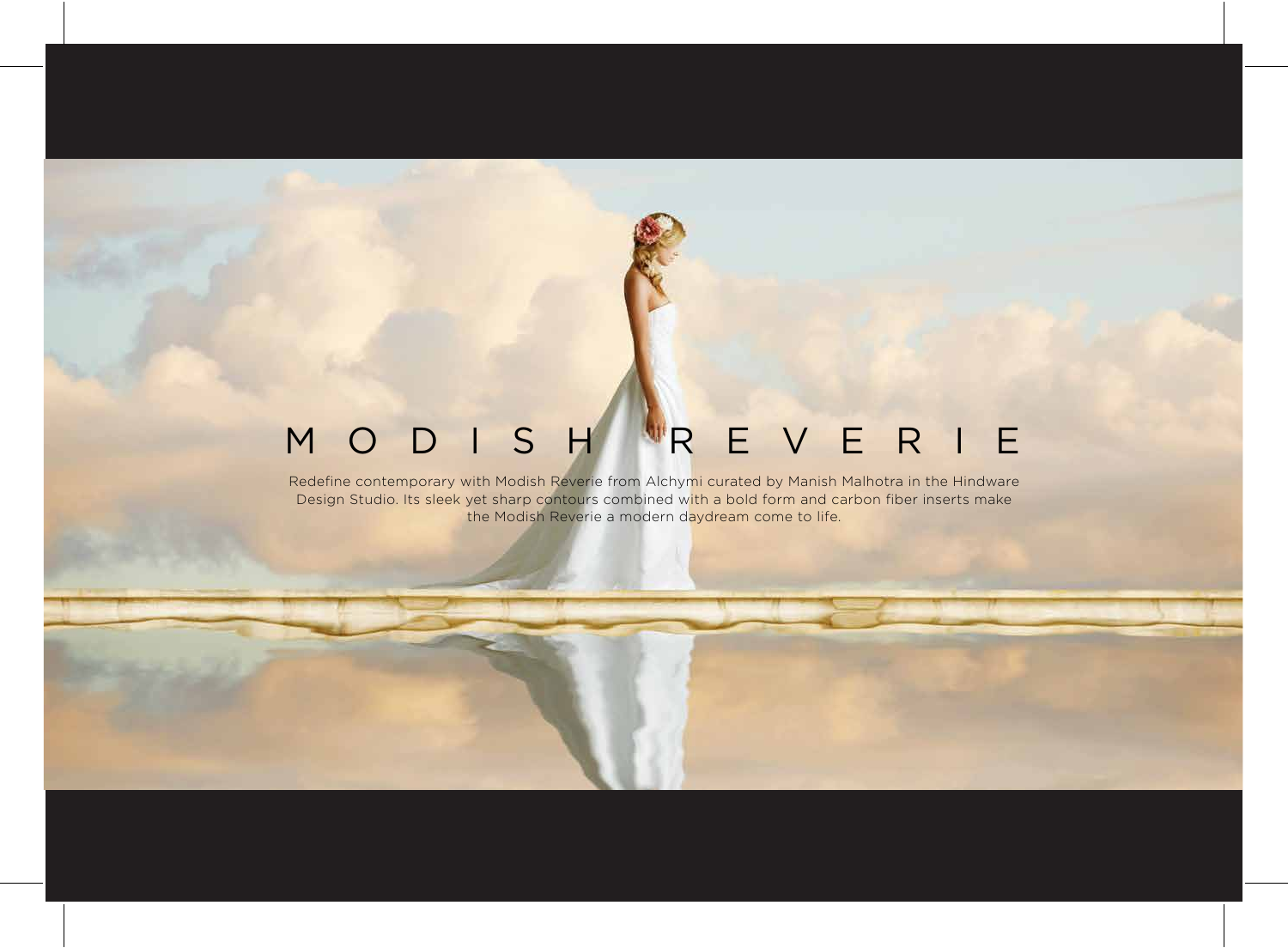

*The carbon fiber inserts enhance the contemporary looks of the Modish Reverie.*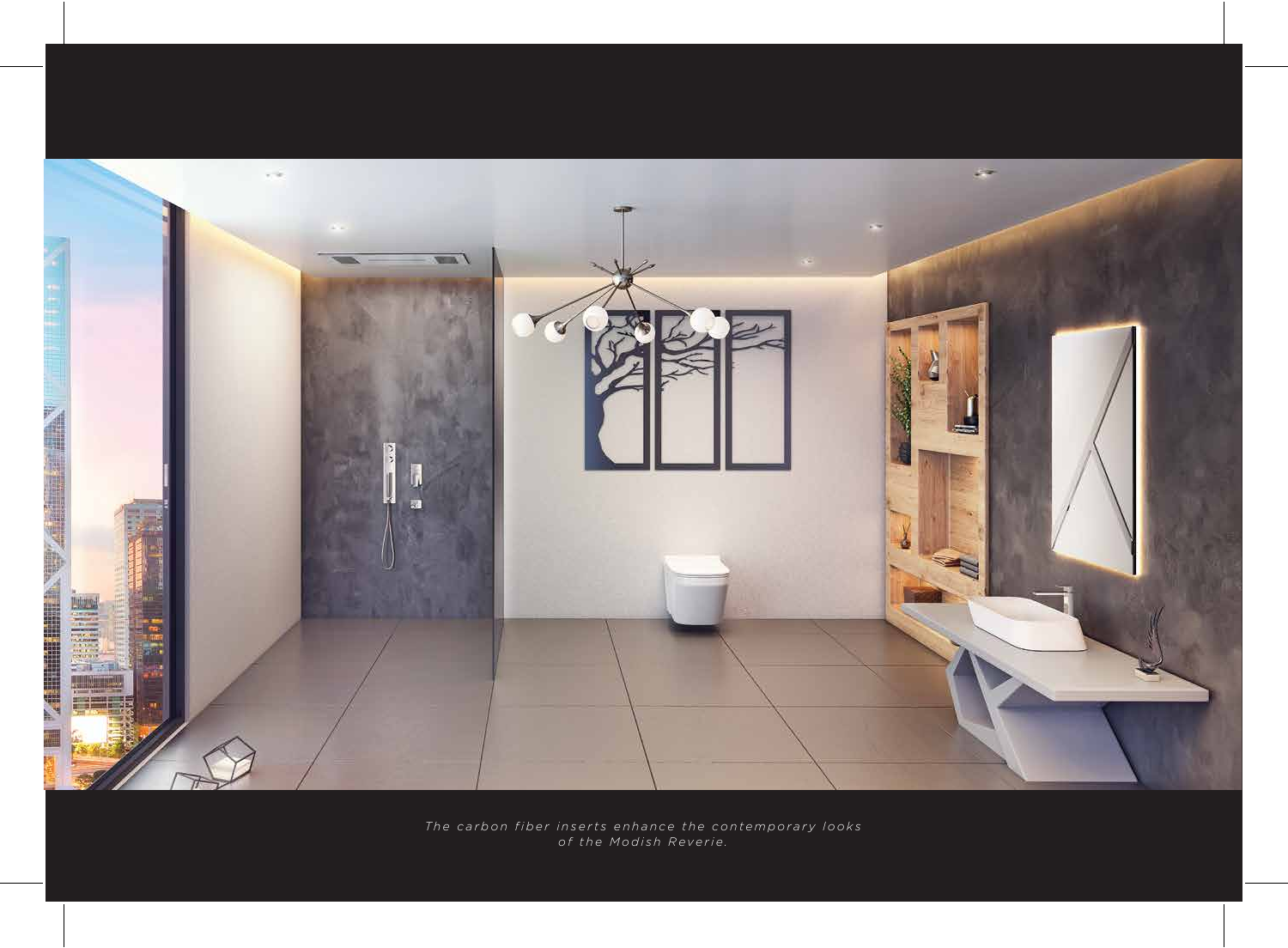## *PRODUCTS*



Wash Basin Over Counter Cat Code: A8809211SW



Wash Basin Over Counter Cat Code: A8809210SW



Single Lever Basin Mixer Cat Code: A8909005CR



Single Lever Basin Mixer (Tall) Cat Code: A8909010CR



Rain Shower 1 Flow 400 X 200 mm Square Cat Code: A8997102CR



Wall Mounted Basin Mixer Cat Code: A8909015CR



Concealed Single Lever Divertor Cat Code: A8909055CR



Concealed Thermostatic Divertor Set Cat Code: A8997402CR



EWC Wall Mounted Cat Code: A8809120SW

Bath Spout Cat Code: A8909035CR

Visit: www.alchymibathrooms.com